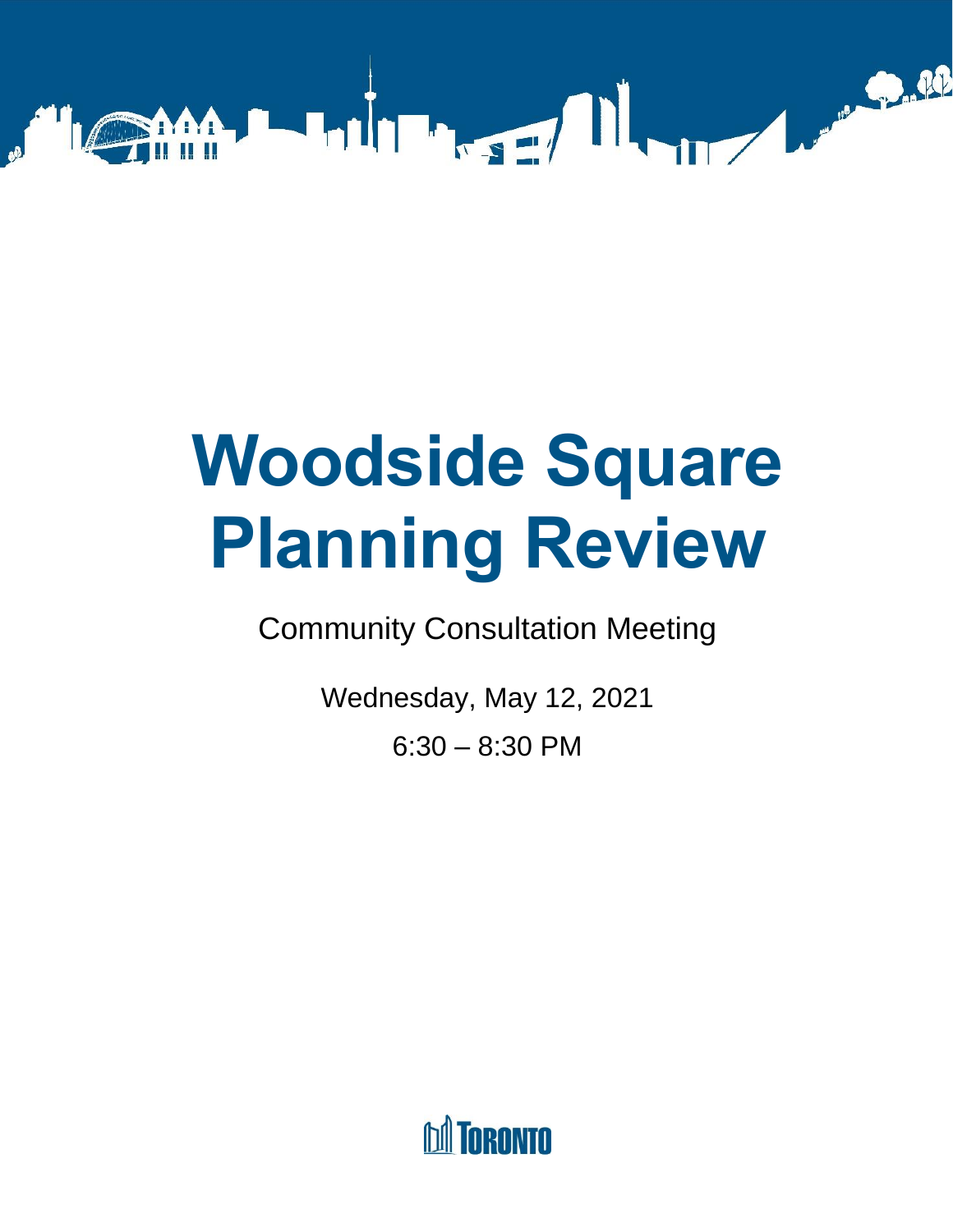provide a verbatim transcript of the meeting. This summary provides a high level summary of participant feedback. It is not intended to

 If you have any questions after reviewing this summary, please contact Yishan Liu, Planner at woodsidesquarereview@toronto.ca / 416-395-6708.

## **Meeting Overview**

The City hosted a virtual community consultation meeting on Wednesday, May 12, 2021.

 Woodside Square lands, the Zoning By-law Amendment application submitted by the process and seek feedback from the public. The purpose of the community consultation meeting was to introduce and discuss details of the Official Plan Amendment initiated by the City to set out the long-term vision for the applicant for the redevelopment of the lands, to provide information about the review

 Services, were present at the event to answer questions. Simultaneous translation of the The community consultation meeting consisted of presentations by both City Planning staff and the applicant team. The presentations were followed by a Question & Answer (Q&A) session. City staff from various Divisions, including City Planning and Transportation presentations and Q&A session were available in both Mandarin and Cantonese on separate phone lines.

Approximately 200 people attended the community consultation meeting. Attendees provided feedback through the chat box and live during the Q&A session.

# **Meeting Background**

 The meeting began with introductions from Yishan Liu, Planner, followed by opening remarks from Councillor Cynthia Lai of Ward 23.

Yishan then provided a review of the agenda and background information related to: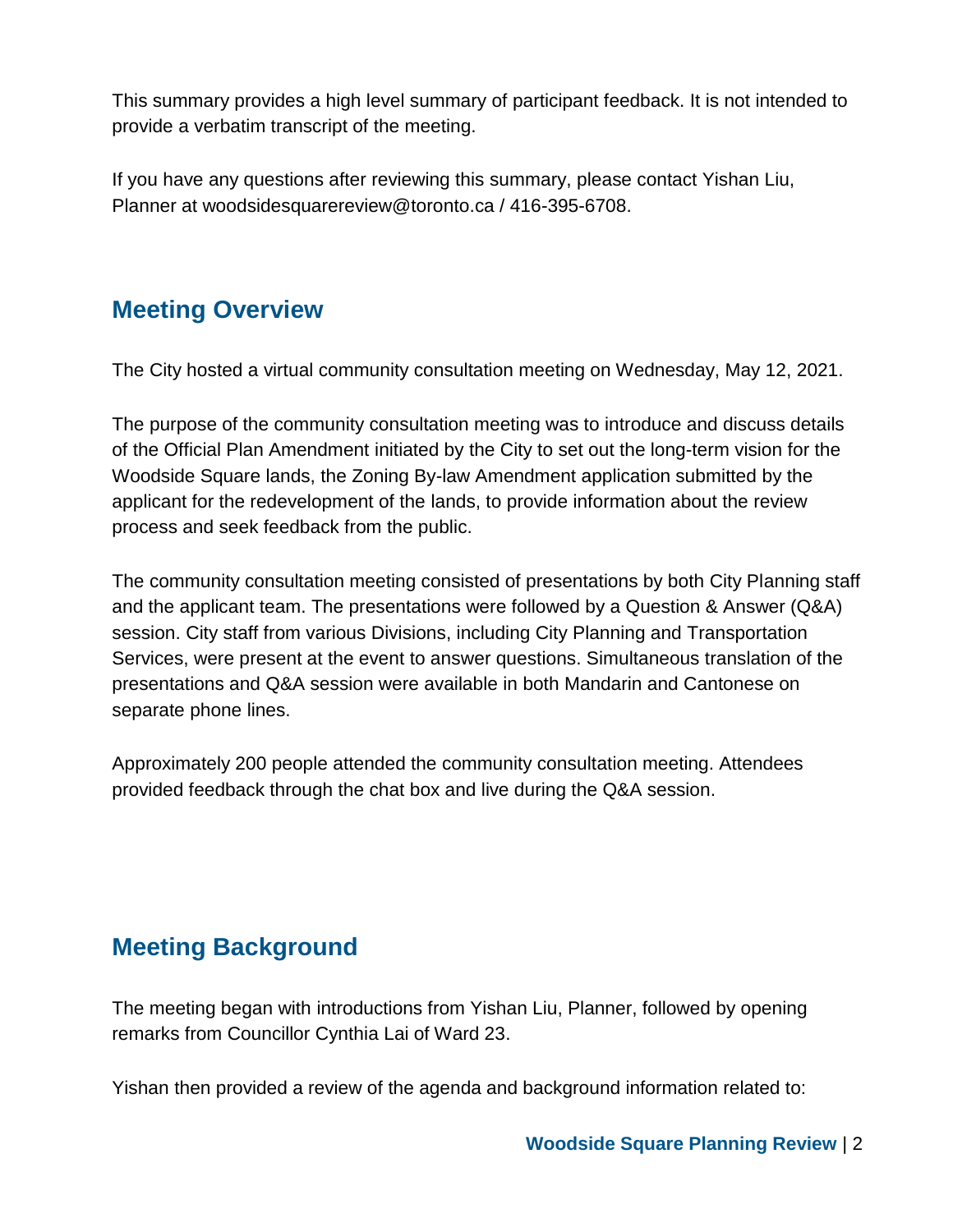- The site;
- Why a Planning Review is required;
- The applicant's development proposal;
- The Planning Review and development review processes;
- Policy framework, strategies and other considerations which will inform the Planning

Review and the review of the development application;

- Feedback received to date;
- Matters to be resolved

 the Woodside Square site to the public, which was followed by a Q&A session. Following the Staff's presentation, the applicant then presented their proposal to redevelop

# **Q&A Session - General Questions & Feedback**

### **Pedestrian Safety & Transportation**

 **1. I am concerned for the safety of local residents – especially students at the most dangerous intersections in the city. How can we make this area safe nearby schools and seniors living in the area. Many people walk in this area and pedestrian safety is already a major concern. Finch & McCowan is one of for pedestrians?** 

 intersections and advanced greens. The Planning Review currently being led by A: Improving the safety of this area, particularly at major intersections, will be a priority for the City. This could include things like introducing a finer-grained network of streets on the site, and transportation improvements such as signalized City Planning will look closely at these issues, and staff will be evaluating the development proposal with these questions in mind.

 Transportation demand management strategies will also be considered – this includes improving transit, pedestrian and cycling infrastructure to encourage more people to choose transportation options other than private vehicles for more of their trips.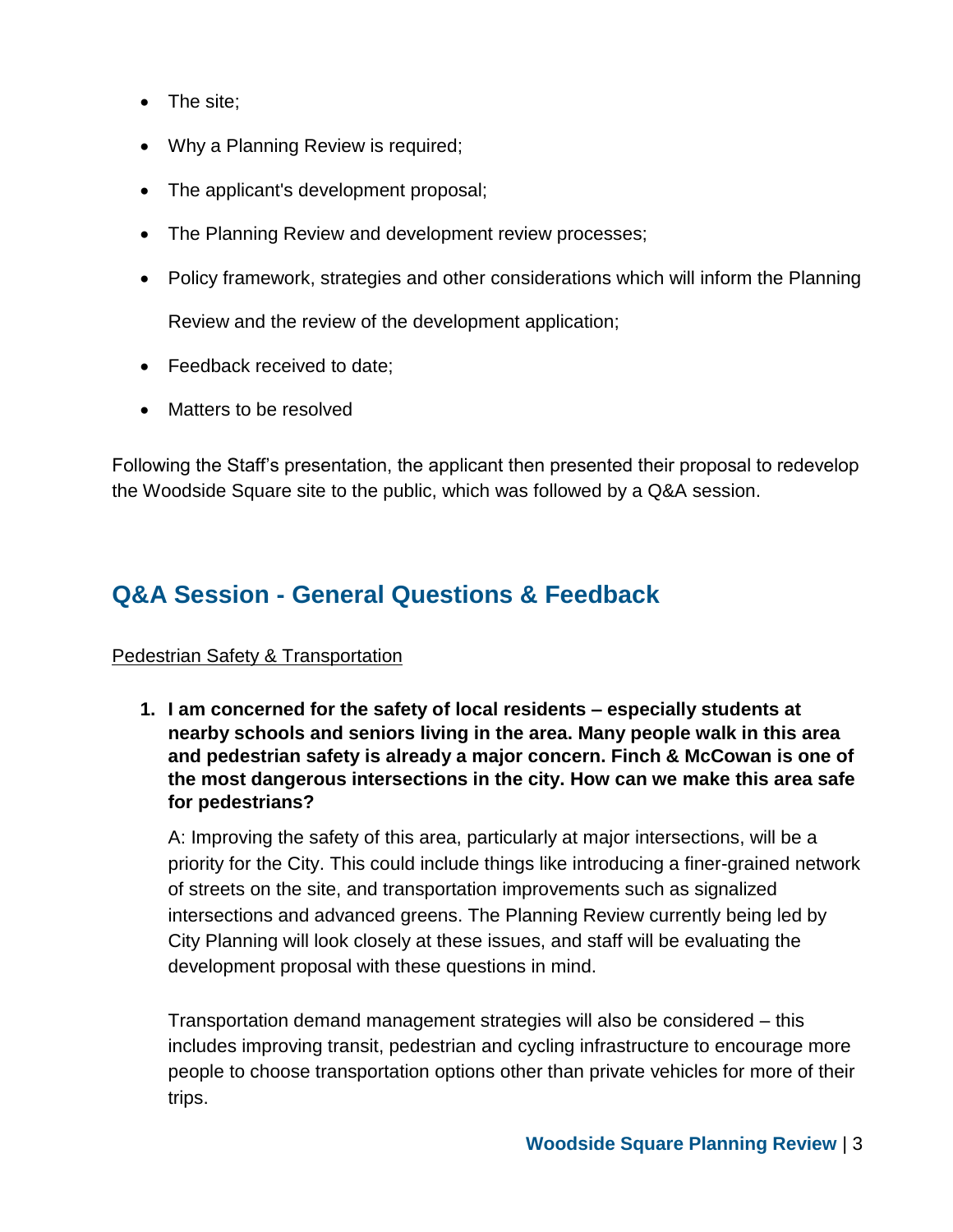comprehensive action plan focused on reducing traffic-related fatalities and serious The City of Toronto launched the Vision Zero Road Safety Plan in 2016. This is a injuries on Toronto's streets through a range of initiatives, including engineering improvements and traffic control.

 **2. Our transit system needs to be improved. The busses are already at or near capacity. Will this proposed development put additional strain on our transit system? What kinds of transit improvements are planned?** 

transit system. A: The planning review will identify issues, including needed improvements to the

transit system.<br>The City can ensure that projects in the area are phased in such a way that transit improvements will be necessary before any higher densities would be allowed to be built. This can ensure that any development proceeds with the necessary rail transit) or BRT (bus rapid transit) along Finch Avenue – where the transit vehicles operate within a dedicated lane allocated in the right-of-way – to provide more efficient and higher-capacity transit service. improvements being in place. Future plans for this corridor could include LRT (light

more efficient and higher-capacity transit service.<br>An extension of the subway in Scarborough is planned from Kennedy Station to extensions of these subway lines would be decided on by the Province of Ontario. Sheppard Avenue & McCowan Road, which will improve transit access and service in the area. A Sheppard East subway extension may be considered further into the future. These subway extension projects are Provincial projects, so any further

#### **Traffic**

#### **roads. How will we manage this increase in traffic and reduce congestion? 3. More people living here will increase the number of people driving on the**

 within the same area without needing to own a car. This will include improving A: A transportation impact study is under review to understand current traffic levels and identify potential impacts to traffic. City staff will be looking closely at a traffic study for the area, which will explore ways to have more people living and working services in the area for people to be able to meet their needs within walking distance.

The staff review will also identify additional transportation improvements that can be made. These could include: better road connectivity, signalling improvements,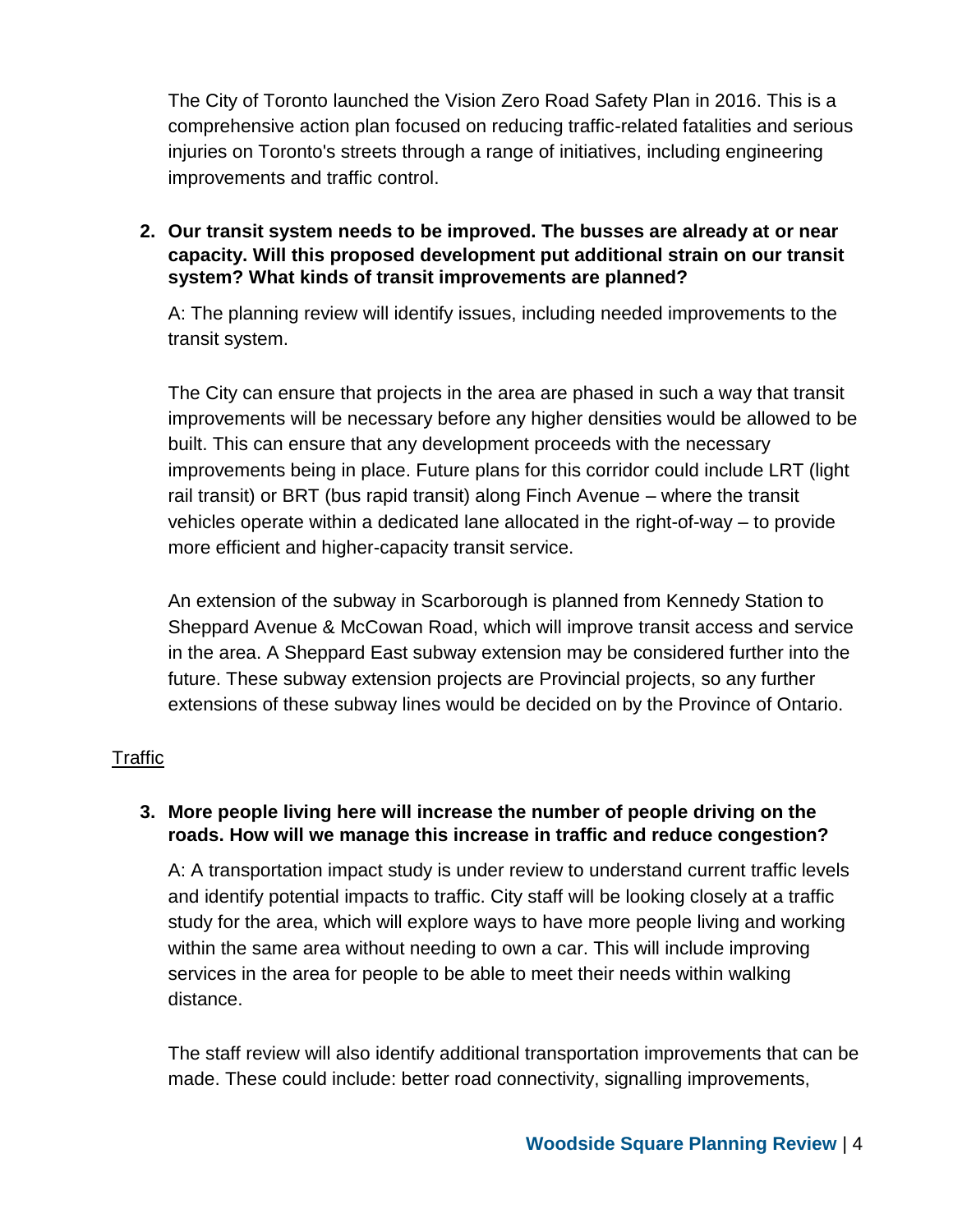transit improvements (such as a dedicated bus lane), and cycling improvements (such as bike lanes).

#### **4. Where will all these new people park? Where will I be able to park when I visit Woodside Square?**

 A: The transportation demand management strategies described above will aim to also reduce the demand for parking through encouraging alternative modes of not only identify ways to accommodate traffic and parking demand on site, but to transport. When it is easier for people to choose to walk, roll, take the bus, or bike, there will be less demand for parking.

 development blocks could present issues related to access and ownership. The current proposal includes some surface parking for mall visitors with the majority of parking proposed to be located below grade. The proposed developments will also include underground residential parking spaces. This parking strategy is under review as including mall parking within the future

#### **5. Will there be any road widening to accommodate an increase in traffic?**

There will likely not be any widening of the existing roads. Instead, measures such as improving road connectivity, introducing new streets into the network, and traffic demand management measures such as improved pedestrian, transit, and cycling infrastructure will be considered.

#### **Environment**

#### **will potential environmental impacts be identified and how can any 6. I am concerned about potential negative impacts on the environment. How development enhance environmental protection?**

 environment and ensure they are addressed. The Toronto Green Standard (TGS) planting, including replacement of any trees that would need to be removed. The applicant will be required to meet these requirements. A: The planning review and development review will look at potential impacts to the applies to all development applications in Toronto and include requirements for reducing energy use in new buildings, improving stormwater management, improving air and water quality, reducing waste, and improving biodiversity and natural features on site. Urban Forestry has minimum requirements for tree

**7. I am concerned about negative impacts during the construction of this proposed development. How will these impacts be mitigated?**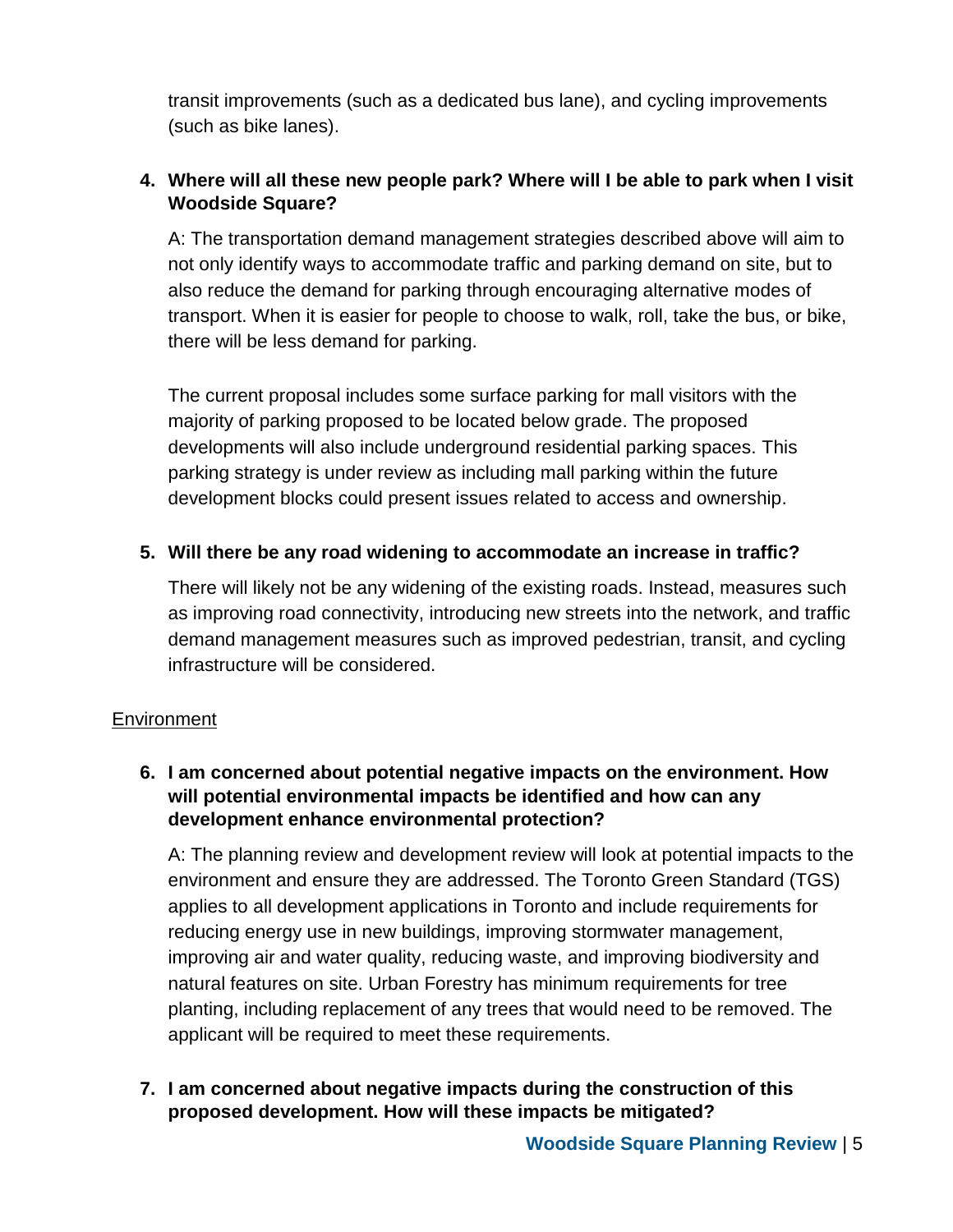building(s) – potentially years away. This report would be comprehensive and A: If rezoning of this site is approved, the applicant would need to provide a detailed construction management plan when the time comes to construct the approved outline the phasing of construction work to ensure minimal impacts (such as noise, vibration, and dust) to the surrounding community and need to adhere to in-force noise and property standards by-laws as enforced by the City.

#### Community Services & Amenities

 **8. There are services needed in our community. For example, we lack a daycare facility, and the nearest rec centre is far away – these are priorities for our community. Would this development include more of these types of services and facilities within walking distance?** 

A: One of the priorities of the planning review is to identify the community services and facilities that can be improved upon. The proposed redevelopment of this site can be a great opportunity to introduce new services and facilities into the community and expand existing ones. City staff are listening to the community to understand what your priorities are to improve existing services, and identify new services and facilities needed in the area.

 The City can also use Section 37 of the *Planning Act* as a tool to secure community benefits. These benefits could also be secured off-site nearby – such as a park or a community rec centre.

#### **9. I feel that this proposed development does not include enough parkland and open space. Having access to nature and open space is important for our community. Will this development meet the City's requirements for parkland?**

A: As identified above, the City can leverage Section 37 to secure community benefits for the larger neighbourhood, including the potential to redevelop or add to existing parks and spaces in the surrounding area.

requiring approximately 8000m<sup>2</sup> of parkland. The City has a parkland dedication requirement that would be secured if this rezoning were approved. This would involve a public process to ask the community for input on how the park should be designed. The parkland dedication requirement is based on the proposed number of residential units. Parks staff will likely be

### **10.With the inclusion of Privately Owned Publicly-Accessible Open Spaces (POPS) in the proposed development, I am concerned that a private entity**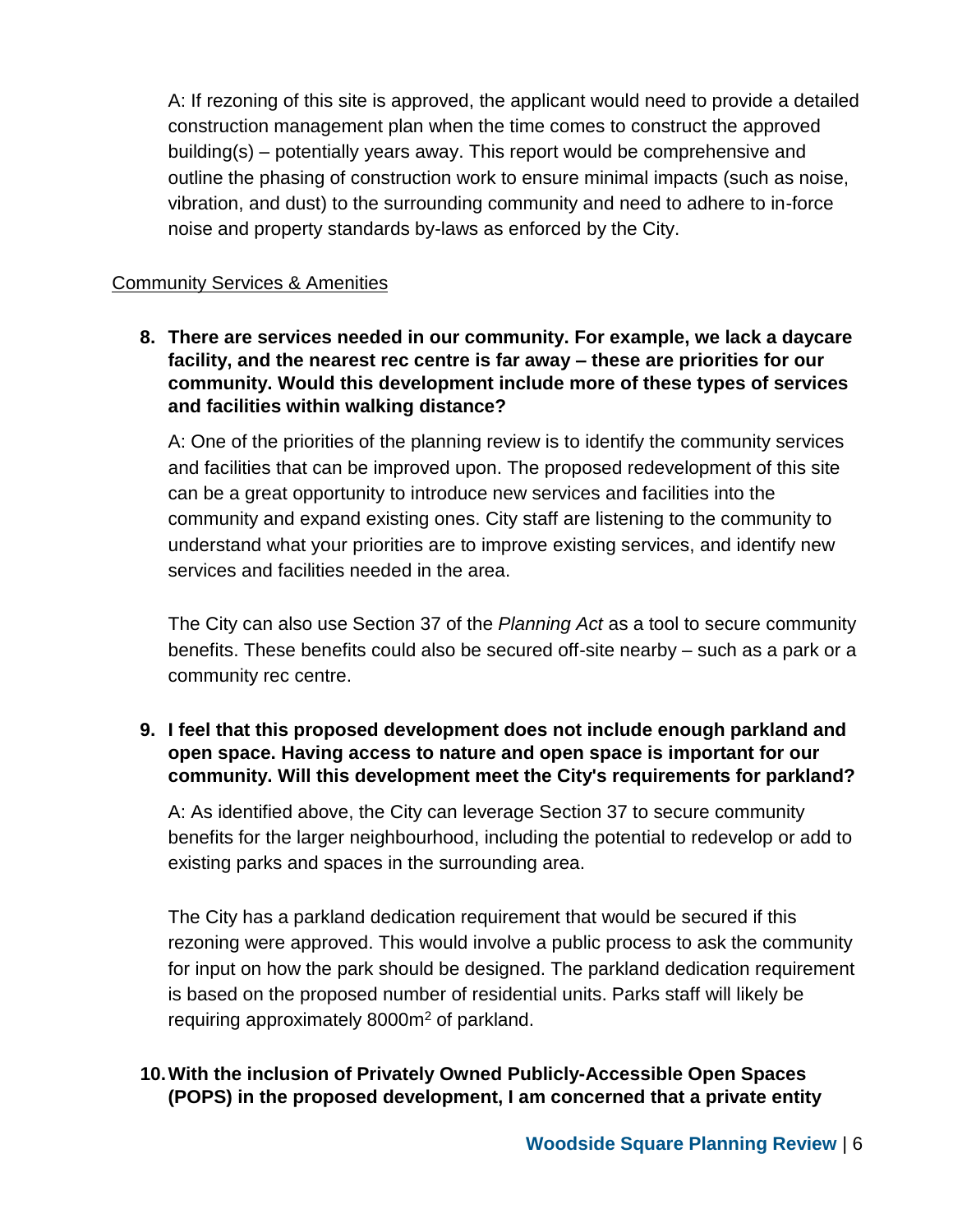#### **could restrict access to these open spaces to the general public. How can we make sure the public has access to open spaces?**

the public have full access to these spaces. A: While POPS are privately owned, a legal agreement would be in place to ensure

the public have full access to these spaces.<br>POPS are intended to complement the City's public parks, open spaces and natural part of the development process.<br>Infrastructure & Utilities areas. The City also expands and enhances public park spaces through parkland acquisition strategies, whereby land or cash in lieu of land is provided to the City as

#### **schools and hospitals. Is there enough capacity for the new people who 11.I am concerned about the capacity of our local community services, including would be living in our community?**

 TDSB and TDCSB, for review. The school boards have indicated that there is sufficient capacity at elementary schools in the area. There may be capacity would be required to provide this information to potential residents. A: All development applications get circulated to local agencies, for example the constraints at the high school level. Should the rezoning be approved, the applicant

The capacity of other services in the area, such as health care, is also considered in the application review.

#### **12.This area experiences infrastructure capacity issues such as power outages. Will this development put an additional strain on our infrastructure and utility services?**

A: Much like school boards and local health authorities, development applications are also circulated to utility and service providers (such as Toronto Hydro). These organizations provide comments on the existing capacity and potential impacts of a proposed development that help inform staff's review.

 evaluate and plan for capacity needs and improvements. Because of this, new Development applications also provide an opportunity for these service providers to developments often lead to infrastructure improvements in the surrounding community.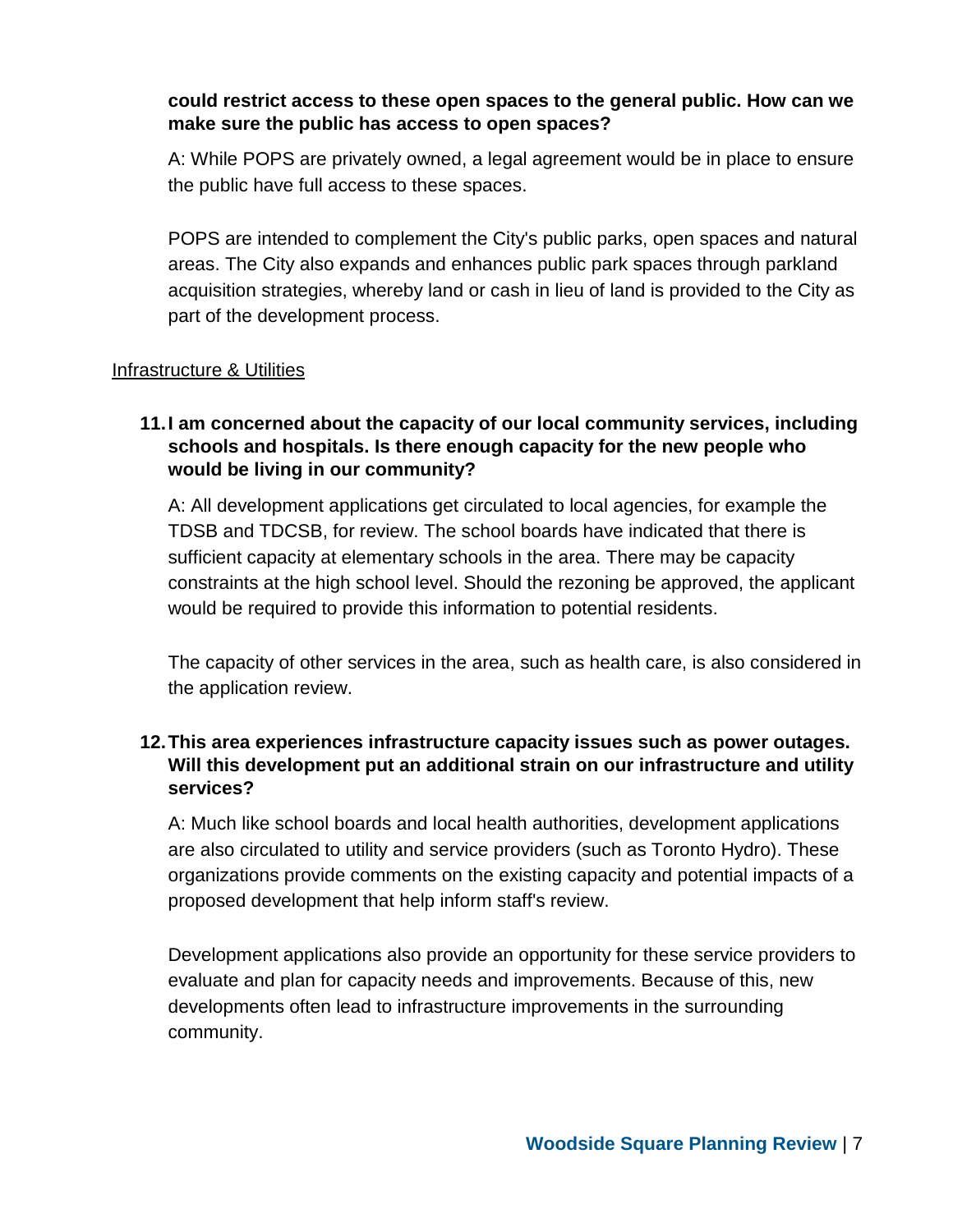#### **13.The mall is important to our community. Is there a plan for it to be demolished?**

 A: The owner plans to keep the mall – the application does not consider redevelopment of the existing mall.

 While the development application is looking at the shorter- to medium-term looking at the very long-term planning horizon. While no redevelopment of the mall vibrancy and significance of the mall isn't lost if it is one day redeveloped. development of the site, the planning review being undertaken by City staff is is planned in the foreseeable future, the vision for the site should ensure the

Any development that happens on the site should be appropriate and respect the existing context, while addressing the City's planning priorities.

#### **14.Is it possible to focus development on top of the existing mall?**

 services to existing residents. A: The proposal to develop the site around the mall is intended to make sure the site could be intensified while avoiding impacts to the mall itself. Any development on the site of the mall itself would have a larger impact to the mall, which has been identified as important to the community by providing retail, commercial and

#### **15.What types of retail and non-residential uses will be included at the site?**

 defined. The general idea would be to include retail at the ground level to activate located in the lower levels of the podiums of the proposed buildings. The types of A: At this stage, the exact types of new retail spaces in the proposal have not been the street – creating activity on the sidewalks and animating open spaces. Retail would be designed to complement the existing mall. Office spaces would also be offices spaces have not yet been identified.

The proposed development would also include parks and open spaces. Additional community services and facilities are to be identified based on community input.

#### **16.I am concerned about the heights of the proposed development. Will there be impacts to the community, such as shadows and wind?**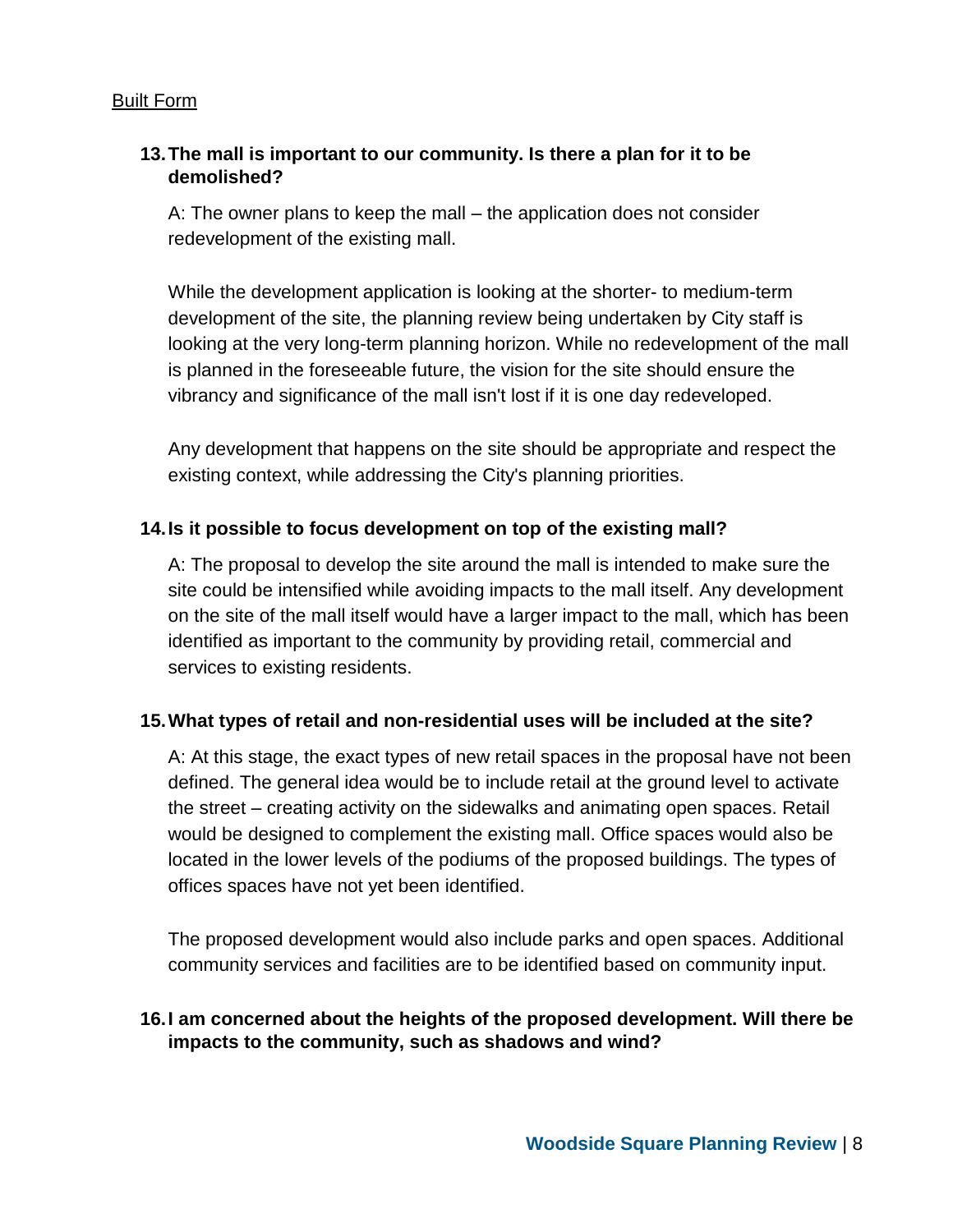A: The current proposal is currently under review, and the proposed heights are not set in stone. The proposal will go through additional submissions. This is something City Planning staff are looking at closely.

 residents will meet the City's requirements. The applicant has submitted a shadow study and will be required to also submit a wind study. These studies will show any potential impacts of the proposed development. The City will need to be satisfied that impacts to pedestrians and

#### **17.I am concerned about the density of the proposed development. How can we determine the number of new people this site can accommodate, and how can we address the impacts?**

 look at any potential density compared to the size and scale of the site – what is A: This is something City Planning staff are looking at closely in conjunction with the site context (e.g. transit, open space, other considerations). The planning review will possible and appropriate given the context, and how many new community members this site could accommodate.

#### Planning Process

#### **18.How was this project initiated?**

 establish the policy framework to guide any future redevelopment on the site. A: The planning review was initiated when the landowner approached the city with an interest in exploring additional development opportunities for the site, including new housing and parkland. The site is subject to a site-specific policy under the City's Official Plan which requires a planning review to be completed to Council's satisfaction before any new uses are permitted. When a rezoning application was received, the City initiated the planning review. This planning review will evaluate the appropriateness of permitting additional land uses on the site, and will also

 The rezoning process is initiated by the applicant, while the planning review is a separate process and is initiated by the City.

#### **19.What is the timeline for this process? This feels like it is being rushed through. How long will the City review of the proposed development take?**

A: This is a standard rezoning application process. Timelines for these processes vary, but on average they take at least two years. The Woodside Square Planning Review was initiated in Fall 2019.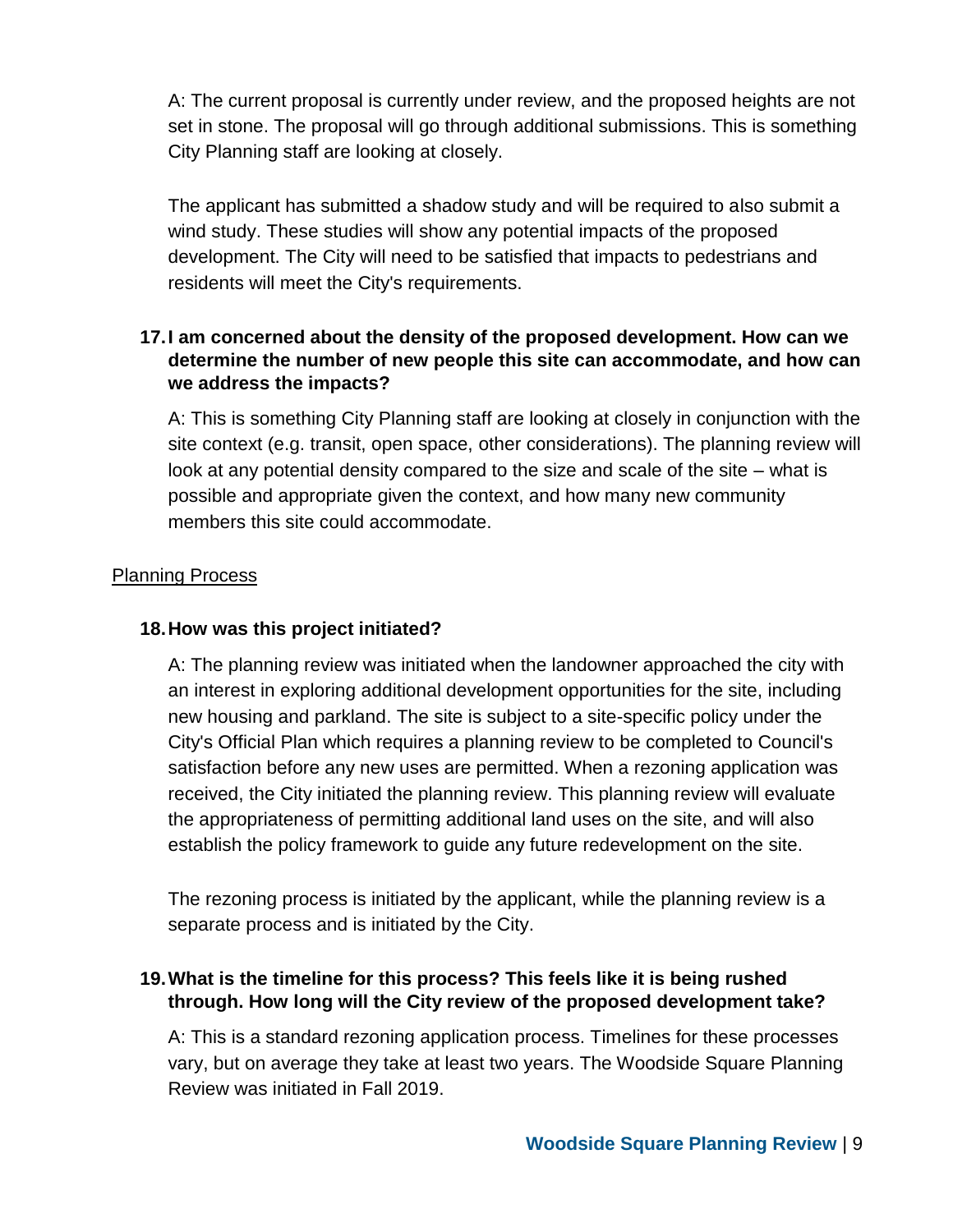take into account comments from the City as well as comments and concerns from The City has received the first submission from the applicant and staff are currently in the process of reviewing it. The applicant will make additional resubmissions that the community. The submissions the City receives will be weighed in conversations with the community and the local Councillor, taking into account the local context as well as the Official Plan and City policies. Any development that proceeds will need to fit this context appropriately.

#### **20.Will this site be developed all at once, or will development be phased?**

 A: The City has policy mechanisms in place that can ensure development is improvements, can be in place if and when any development occurs. The applicant has identified a phasing plan for the proposed development. phased. This will make sure necessary infrastructure, for example road

#### **21.What does the City consider when reviewing development applications?**

 what it permits, as well as how the site could be integrated into the area. A: The City considers many things when evaluating a development application. These include: community input, planning policies, the technical aspects of the site, adjacent sites and the surrounding neighbourhood, the current zoning by-law and

#### **22.What will be the community's opportunity for input on this Planning Review and development application? How will the community's concerns be considered?**

 A: Community comments and concerns are considered by planning staff in reviewing the development application.

 (LAG) was formed. The LAG is a group composed of 12 volunteer residents, local and to ensure that the opinions and ideas of local community members are included held on May 12, 2021. A public open house was held in December 2019, and a Local Advisory Group business owners and employees, and representatives of non-profit community organizations. It is intended to provide city staff with feedback, guidance and advice, in the planning review process. A virtual community consultation meeting was also

held on May 12, 2021.<br>The <u>Woodside Square Planning Review Community Engagement Survey</u> is open until July 1, 2021. Please fill it out to tell us what you envision for Woodside Square Mall.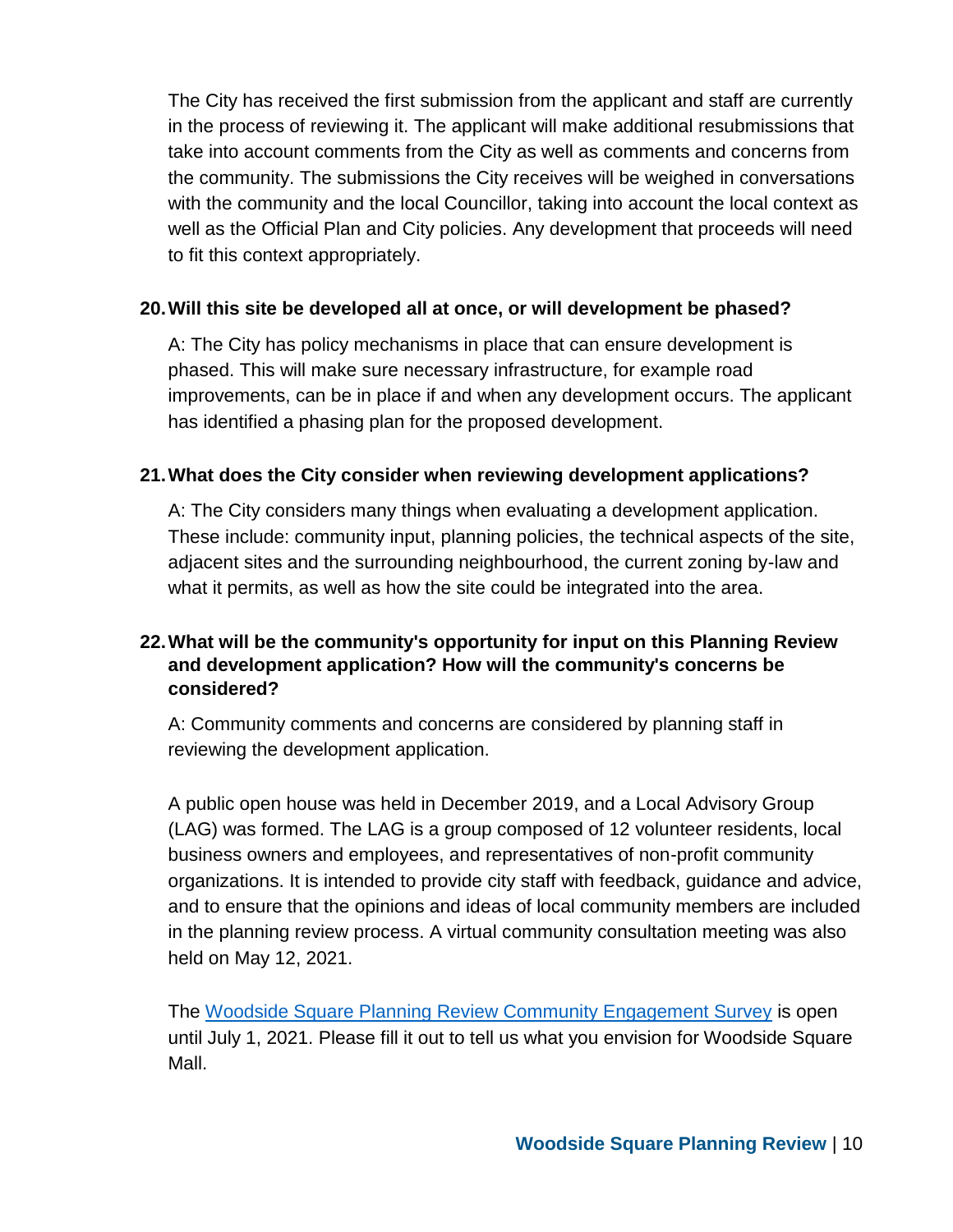Additionally, you can provide your comments and feedback to Yishan Liu, Planner, at [woodsidesquarereview@toronto.ca](mailto:woodsidesquarereview@toronto.ca) or by phone: 416-395-6708.

#### **23.How can I get more information and updates during this process? Who should I reach out to with questions, feedback or concerns?**

 A: You can find more information and updates on this process on the City's website, at [www.toronto.ca/woodsidesquarereview.](http://www.toronto.ca/woodsidesquarereview)

If you have questions, feedback, or concerns, you can provide reach out to Yishan Liu, Planner, at [woodsidesquarereview@toronto.ca](mailto:woodsidesquarereview@toronto.ca) or by phone: 416-395-6708.

# **Additional Questions:**

The following questions were received via e-mail and through the chatbox during the meeting, but were not answered due to time constraints. Answers are provided below:

Pedestrian Safety & Transportation

**1. It is difficult for emergency services now to access the site, how can this be addressed?** 

 streets are also being reviewed. A: The applicant is required to ensure there are emergency access routes; the new

 **2. When COVID is over, many people will return to their regular routes. I used to imagine that there will be more people, and busses will become more packed. take the McCowan bus everyday, and it was always packed. Are there any plans on improving transit service? If buildings are being built, I can only** 

 A: The Toronto Transit Commission (TTC) is responsible for transit service improvements. They have been circulated and will advise whether transit infrastructure upgrades are required. They also take proposed density into consideration when they plan out future service.

#### Traffic

 **3. When will the traffic review be done? The current traffic is not typical because of the pandemic and this should be factored in.**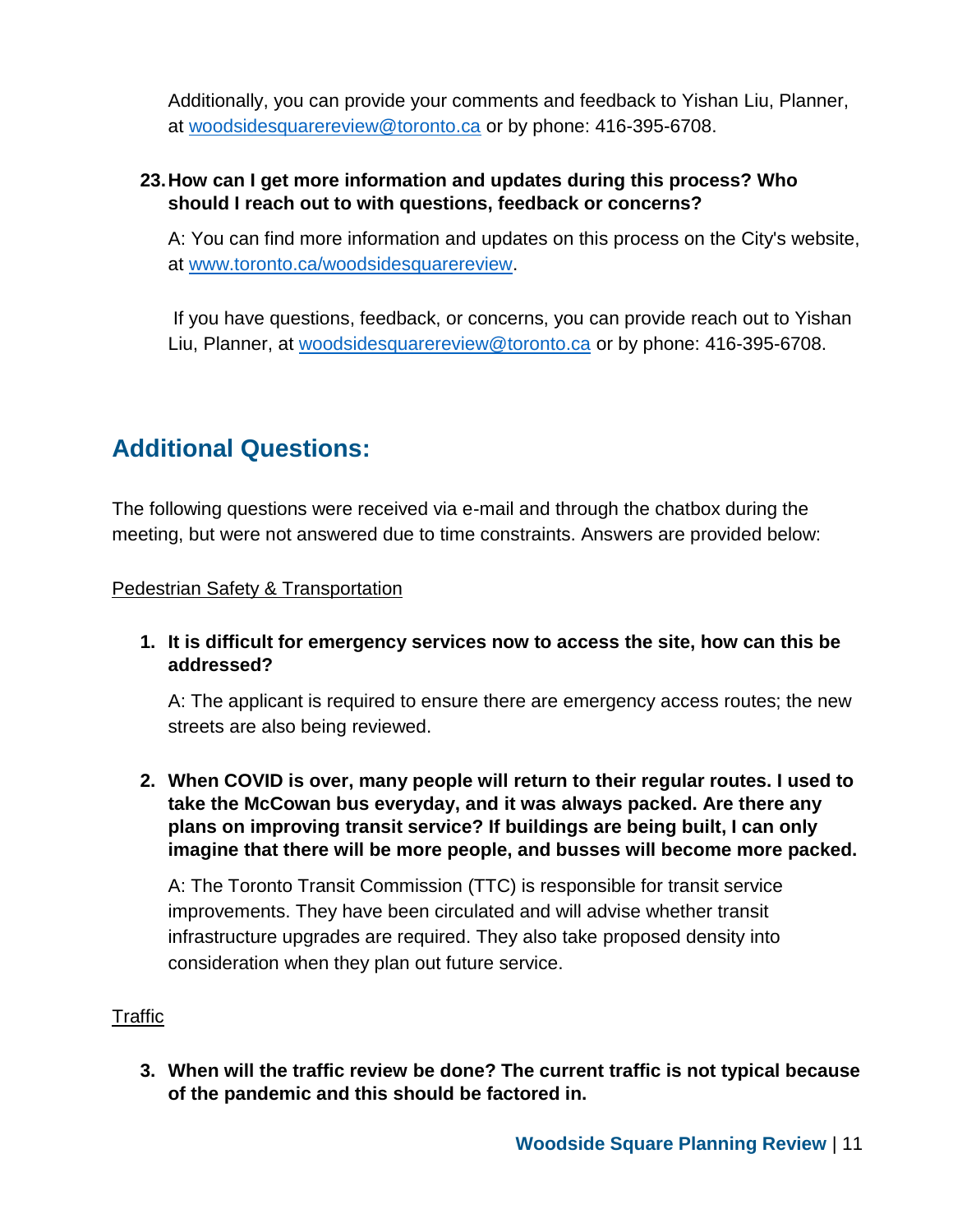A: The applicant's transportation impact study is required to review both current and historical pre-pandemic traffic levels.

#### **4. How many parking lots are reserved for the new buildings? And, how many respectively? parking lots reserved for the visitors to the Mall and these new buildings**

 the existing mall. The parking arrangement may change as the application is A: Approximately 4000 parking spaces are currently proposed. 430 are proposed for revised.

 **5. Regarding parking, a lot of mall parking is 30 minutes or less for quick trips (bank ATM, library, Shoppers, LCBO etc) and the proponent doesn't provide this.** 

A: Short-term parking is a consideration.

#### **Environment**

#### **6. What about tree preservation?**

 A: Approximately half the trees on or near the site are currently proposed to be to be removed. The applicant will be required to meet these requirements. preserved or are unaffected by the development. Urban Forestry has minimum requirements for tree planting, including replacement of any trees that would need

#### Community Services & Amenities

 **they're surrounded by tall buildings, consider a stepped building to allow for more sunlight from dawn to dusk for park users. Centralize the towers to the centre or relocate the large POPS to the corner of the site. 7. I applaud proposing a privately owned publicly accessible space (POPS) but** 

 A: Staff are carefully reviewing the location of the POPS and park, and will be reviewing the shadow studies to ensure sufficient hours of sunlight over the amenity spaces.

**8. Would suggest that the retirement building be located next to the larger POPS.** 

A: Noted.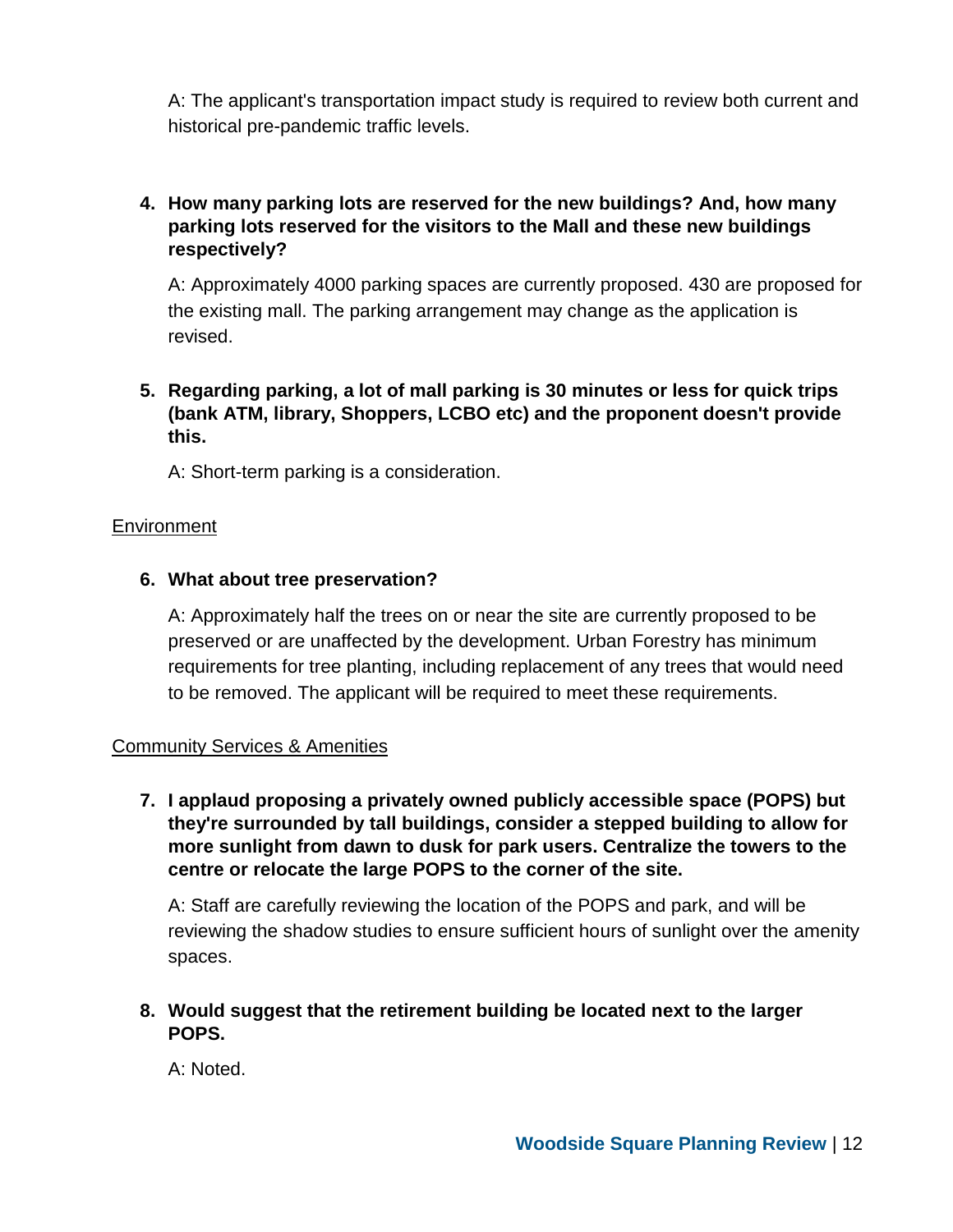#### Infrastructure & Utilities

 **reports assume the mall will stay and since there's sanitary sewer deficiencies downstream, it is best to upgrade those sewers now. 9. Inclusion of the future mall component will require a Right-of-Way larger than the currently proposed 20m, therefore if there is a possibility of 4 additional blocks, the ultimate road width, capacity and Transportation Impact Study should be adjusted to follow suit. Stormwater Management and servicing** 

#### Built Form

 **10.Are there any building height restrictions? It looks like Towers C to F will be significantly higher than everything else around it.** 

A: Height restrictions are set in the Zoning By-law.

 **11.If there are a huge number of objections to this large scale redevelopment project, can the City request the developer to scale down the project?** 

**There are too many tall buildings in this proposal. More is not always better. Can there be less tall residential buildings. 9 buildings are too aggressive and close to each other.** 

A: The applicant would be responding to City and community concerns in their next resubmission.

#### **12.How will the City decide how tall the buildings can be?**

 A: We will be looking at the direction from our policies, best practices from design whether there is sufficient separation distance between towers, the shadowing guidelines, whether the buildings sufficiently transition to their surroundings, impacts, whether the proposed density can be accommodated, whether there is sufficient infrastructure available, among other factors.

#### **13.What measures will the proposed project take to mitigate negative impact on adjacent home prices?**

 A: Typically large scale redevelopment brings the opportunity for renewal and positive reinvestment, which are generally perceived to be an area benefit.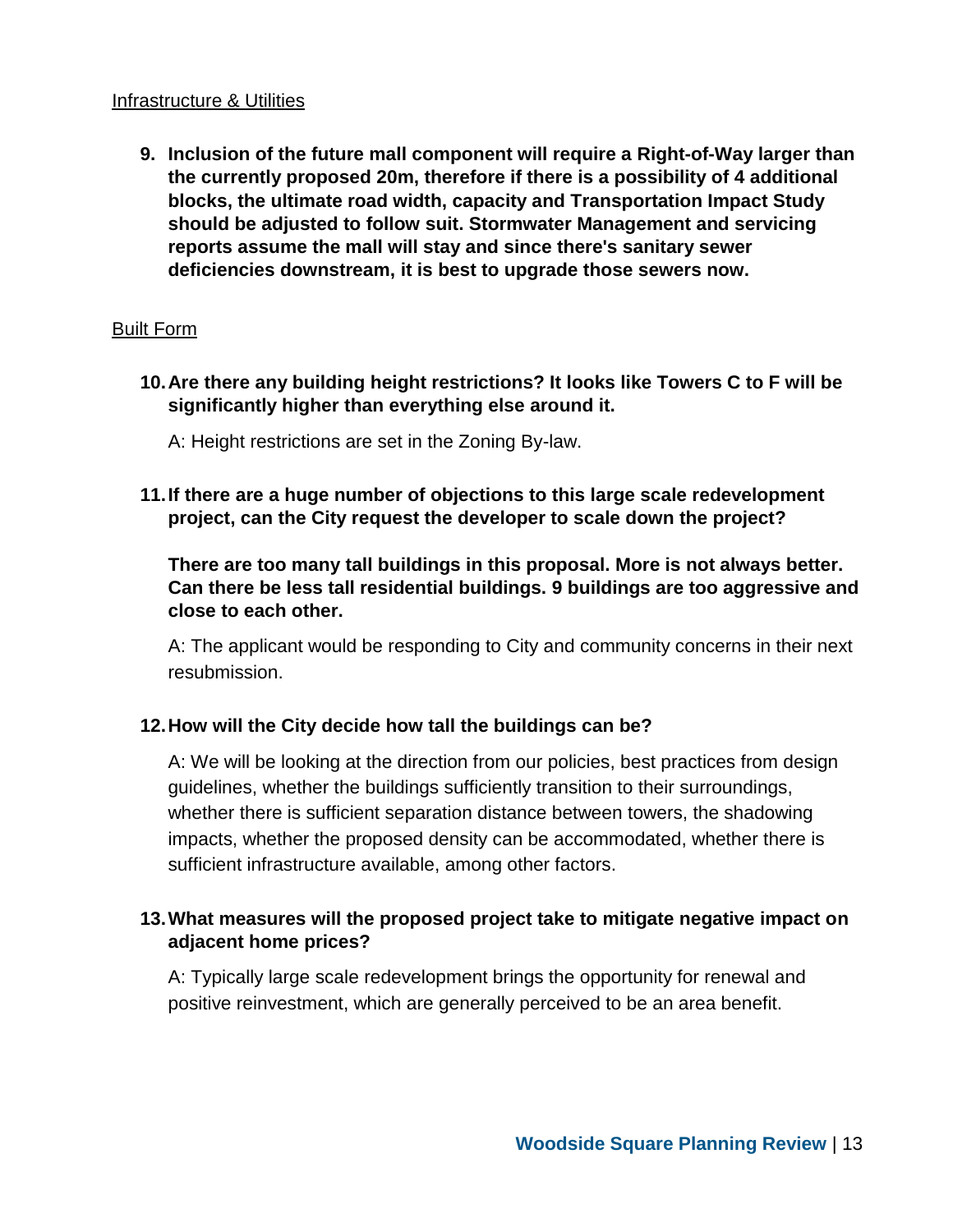#### **14.By what quantitative yard sticks is the proposed project evaluated for compliance to, Provincial Policies, Land Use, Official Plan Conformity, Transportation, Infrastructure capacities and Community services and facilities?**

A: See the preliminary report for a more detailed explanation on how the proposal will be reviewed:

[https://www.toronto.ca/legdocs/mmis/2020/sc/bgrd/backgroundfile-156044.pdf.](https://www.toronto.ca/legdocs/mmis/2020/sc/bgrd/backgroundfile-156044.pdf)

 the guidance of policies and guidelines. We will be reviewing what is reasonable for the site, surrounding context, and heed

#### **15.Regarding this virtual meeting, I think it is not fair to the seniors who have City should hold another meeting after the Covid-19. difficulty accessing the web. The telephone line also limits the participants' communication with each other. This meeting format is not democratic. The**

 A: As noted in the answer to Question 22 on page 10, there are multiple ways to engage. Due to the pandemic, there are restrictions for in-person meetings, we are currently abiding by federal and provincial guidance.

#### **this Zoning By-law amendment? 16.Is it possible for the city to send a ballot to the entire community to vote on**

 A: As noted above, there are multiple formats to engage and provide your input. meeting is held where Council members vote and decide whether to approve or Once a recommendation is provided by Community Planning, a statutory council refuse the application. This meeting is also open to the public.

#### **17.There are petitions opposing the development.**

A: Staff have received both petitions in opposition and in support of the development.

#### **18.Please provide a preliminary grading plan to confirm assumptions of the SWM and servicing reports and also confirm if the phasing works.**

 called, they are called "Civil and Utilities Plans" and can be downloaded from A: Servicing and drainage area plans have been provided by the applicant, they are [www.toronto.ca/aic.](http://www.toronto.ca/aic)

Phasing will be carefully reviewed.